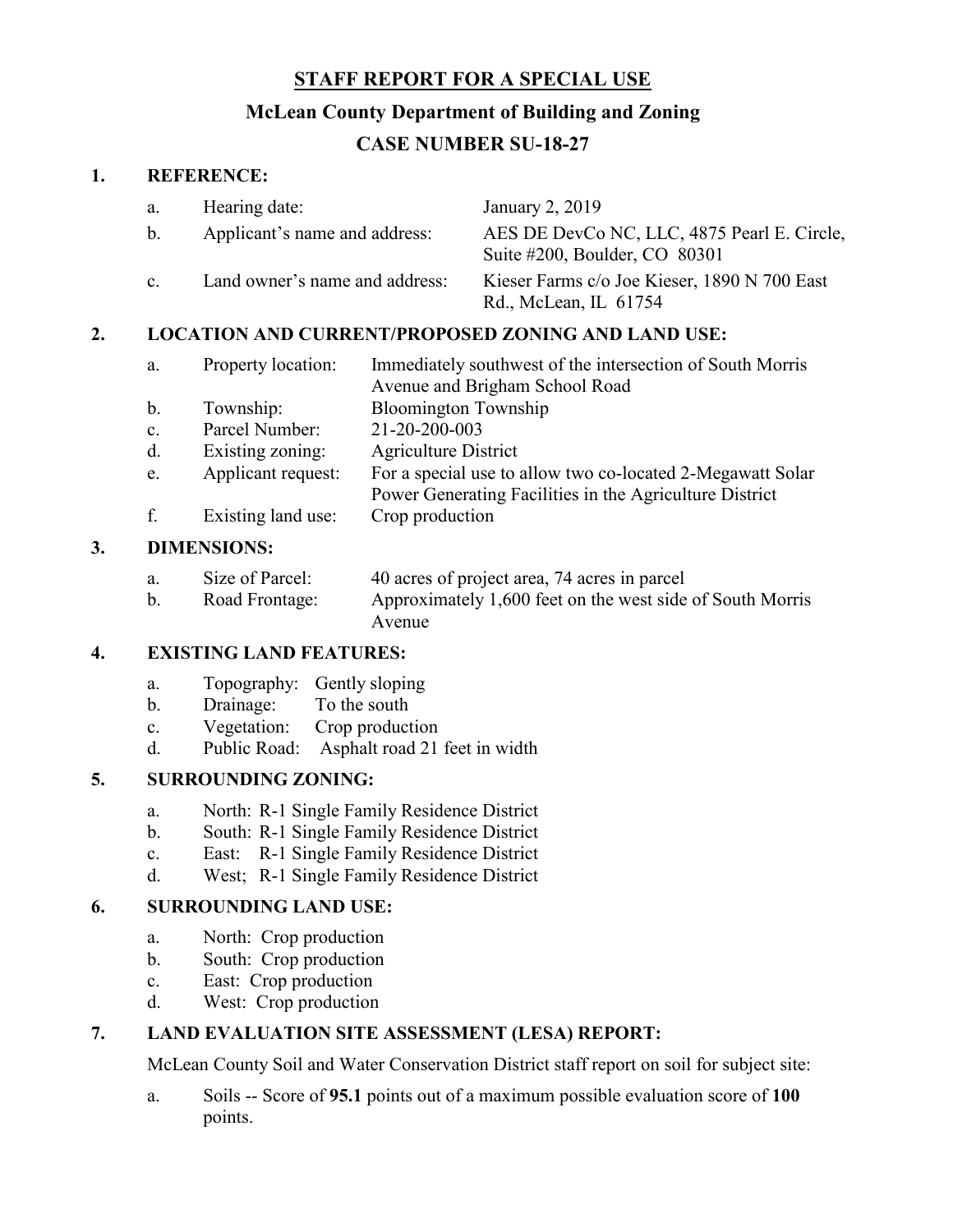McLean County Building and Zoning Department staff report on site assessment for the subject site:

- b. Site Assessment -- Score of **116** points out of a maximum possible evaluation score of **200** points.
- c. Total LESA review score is **211.1 points** out of a maximum of **300** points.

### **EVALUATION RESULT:**

The LESA Report indicates that a total score of **219 points and below** means that the property is of **low** value for agricultural land protection.

- **8. STAFF ANALYSIS:** The analysis of the seven standards listed in Article VIII Section 350-56 of the McLean County Code (Standards for Special Use Permits) as they apply to this zoning request is as follows:
	- **1. The proposed special use will not be detrimental to or endanger the health, safety, morals, comfort, or welfare of the public**. This standard is met. The property is surrounded by land in crop production that is in the R-1 Single Family Residence District. However, since the Zoning Ordinance requires a solar farm to be 200 feet from an R-1 District boundary, the applicant obtained a variance in Case ZV-18-06 on November 6, 2018 to allow the solar panels in the proposed solar farm to be 20 feet from an R-1 District. The applicant proposes to establish two co-located 2-megawatt solar power generating facilities on this property. Except for the 200-foot setback requirement from an R-1 District, the application will meet all of the County use standards for a solar power generating facility.

The application indicates that this facility will contain rows of Photovoltaic (PV) cell panels mounted on posts set in the ground. These rows of panels are referred to as "solar arrays". AES Distributed Energy will mount the solar arrays on a tracking system, which allows them to follow the sun throughout the day. The solar arrays will be designed with an anti-reflective coating. The applicant indicates the solar arrays will be a maximum 10 feet in height.

The applicant submitted an EcoCAT communication from the Illinois Department of Natural Resources which indicates that there is no record of State-listed threatened or endangered species, Illinois Natural Area Inventory sites, dedicated Illinois Nature Preserves or registered Land and Water Reserves in the vicinity of the project location.

A decommissioning plan that includes an Agricultural Impact Mitigation Agreement with the Illinois Department of Agriculture and financial assurance acceptable to the County need to be provided.

A contact person for the applicant will need to be kept on file with the Department of Building and Zoning for issues/complaints upon completion of the facility.

The applicant has submitted a letter to the Illinois Historic Preservation Office. The projects are under review and can be found in log number #004113018.

**2. The proposed special use will not be injurious to the use and enjoyment of other property in the immediate vicinity for purposes already permitted or substantially diminish property values in the immediate area.** This standard is met. The property is surrounded by land in crop production. Ground cover that encourages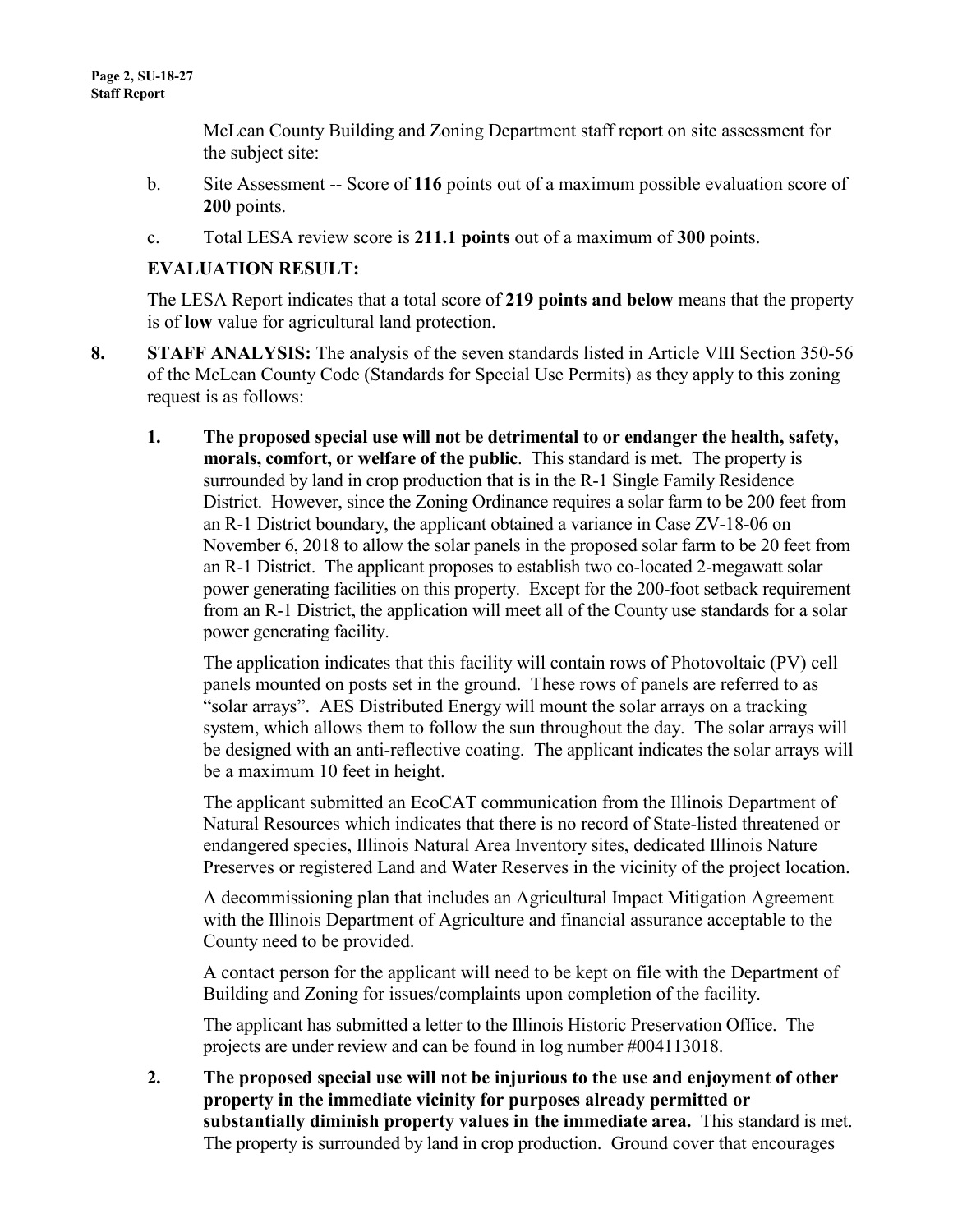pollination, recommended by the McLean County Soil and Water Conservation District, will need to be installed. The solar arrays will be designed with an antireflective coating.

- **3. The proposed special use will not impede the orderly development of the surrounding property for uses permitted in the district.** This standard is met. The property is surrounded by land in crop production. Nearby property that is currently in crop production will continue to be desirable for such use.
- **4. Adequate utilities, access roads, drainage and/or other necessary facilities have been or will be provided.** This standard is met. The property has approximately 1,600 feet of frontage on the west side of South Morris Avenue. The Bloomington Township Fire Protection District will provide fire protection for the subject property. Pre-development drainage patterns will be retained. The solar panels will be placed on the existing grade of the land. The applicant will provide certified plans for storm water detention/retention before a permit is issued for the proposed solar power generating facility. The applicant will need to have all field tile damaged in the construction process repaired by a competent contractor, with experience in such repair, during the life of the solar farm. The applicant has obtained a signoff from the County Health Department.
- **5. Adequate measures have been or will be taken to provide ingress and egress so designed as to minimize traffic congestion in the public streets.** This standard is met. It appears that safe site distance can be provided at the proposed entrance. The applicant has been in communication with the Bloomington Township Road Commissioner about creating a road use agreement and obtaining an entrance permit for the proposed solar farm.
- **6. The establishment, maintenance and operation of the special use will be in conformance with the intent of the district in which the special use is proposed to be located.** This standard is met. The preamble states "Provide for the location and govern the establishment and operation of land uses which are compatible with agriculture and are such a nature that their location away from residential, commercial and industrial areas is most desirable".
- **7. The proposed special use, in all other respects, conforms to the applicable regulations of the district in which it is located.** This standard is met.
- **9. CONCLUDING OPINION:** Staff recommends that this application meets all of the standards set forth in Article VIII Section 350-56 (Standards for Special Use Permits), provided compliance with the following stipulations:
	- 1) An entrance permit shall be obtained from the Bloomington Township Road Commissioner before a construction permit is issued.
	- 2) The applicant shall provide certified plans for storm water detention/retention before a construction permit is issued.
	- 3) The applicant shall complete consultation with the Illinois Historic Preservation Office before a construction permit is issued.